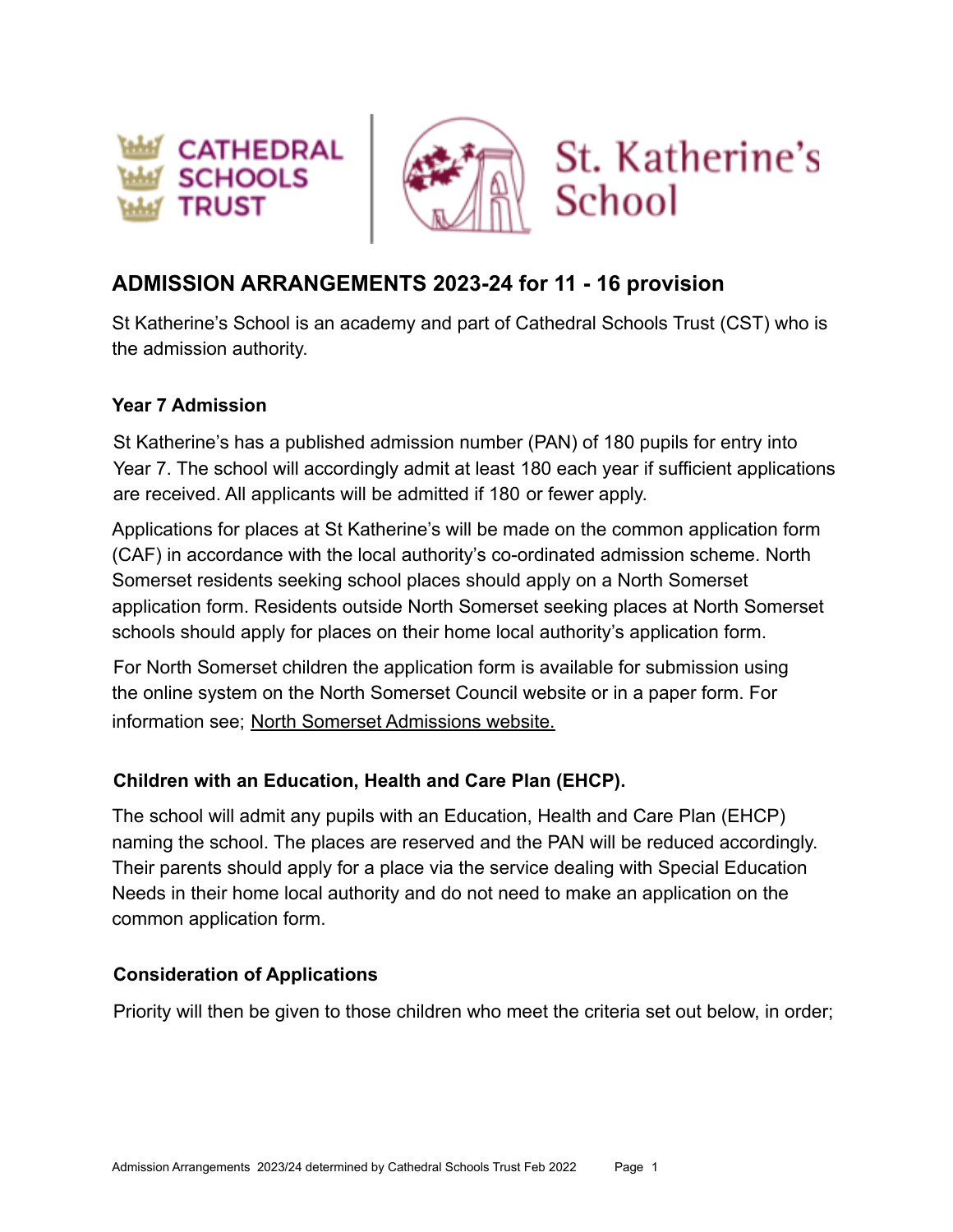# **1. Children in care or children who were previously in care**

Highest priority will be given to children in care or children who were previously in care at the time the application is submitted and will be allocated places in this category.

i.To a Local Authority in England and immediately after being in care who became subject to an adoption, child arrangement order, or special guardianship order.

ii.Those children who appear (to the admission authority) to have been in state care outside of England and ceased to be in state care as a result of being adopted. Previously looked after children are children who were looked after but ceased to be so because they were adopted (or became subject to a child arrangements order or special guardianship order).

Children in Care are defined as follows;

i. Children in care are children who are in the care of a local authority or provided with accommodation by that authority under section 22 of the Children Act 1989. [1989](https://www.legislation.gov.uk/ukpga/1989/41/contents) [Children's Act](https://www.legislation.gov.uk/ukpga/1989/41/contents)

ii. Children previously in care

- this includes children who were adopted under the Adoption Act 1976 (see section 12 adoption orders) and children who were adopted under the Adoption and Children Act 2002 (see section 46 adoption orders)
- child arrangements orders are defined in s.8 if the Children Act 1989, as amended by s.12 of the Children and Families Act 2014. Child arrangements orders replaced residence orders and any residence order in force prior to 22 April 2014 is deemed to be a child arrangements order
- in accordance with Section 14A of the Children Act 1989, a Special Guardianship Order is defined as an order appointing one or more individuals to be a child's special guardian (or special guardians)
- Children who appear (to the admission authority) to have been in state care outside of England and ceased to be in state care as a result of being adopted.

iii. In relation to school admissions legislation a 'looked after child' is a child in public care at the time of application to a school. Applicants can provide evidence demonstrating their child was previously in care to an institution acting as a Local Authority, or an organisation that supports the best interests of the community/child. In the case of previously looked after children, admission authorities may request a copy of the adoption order, child arrangements order or special guardianship order and a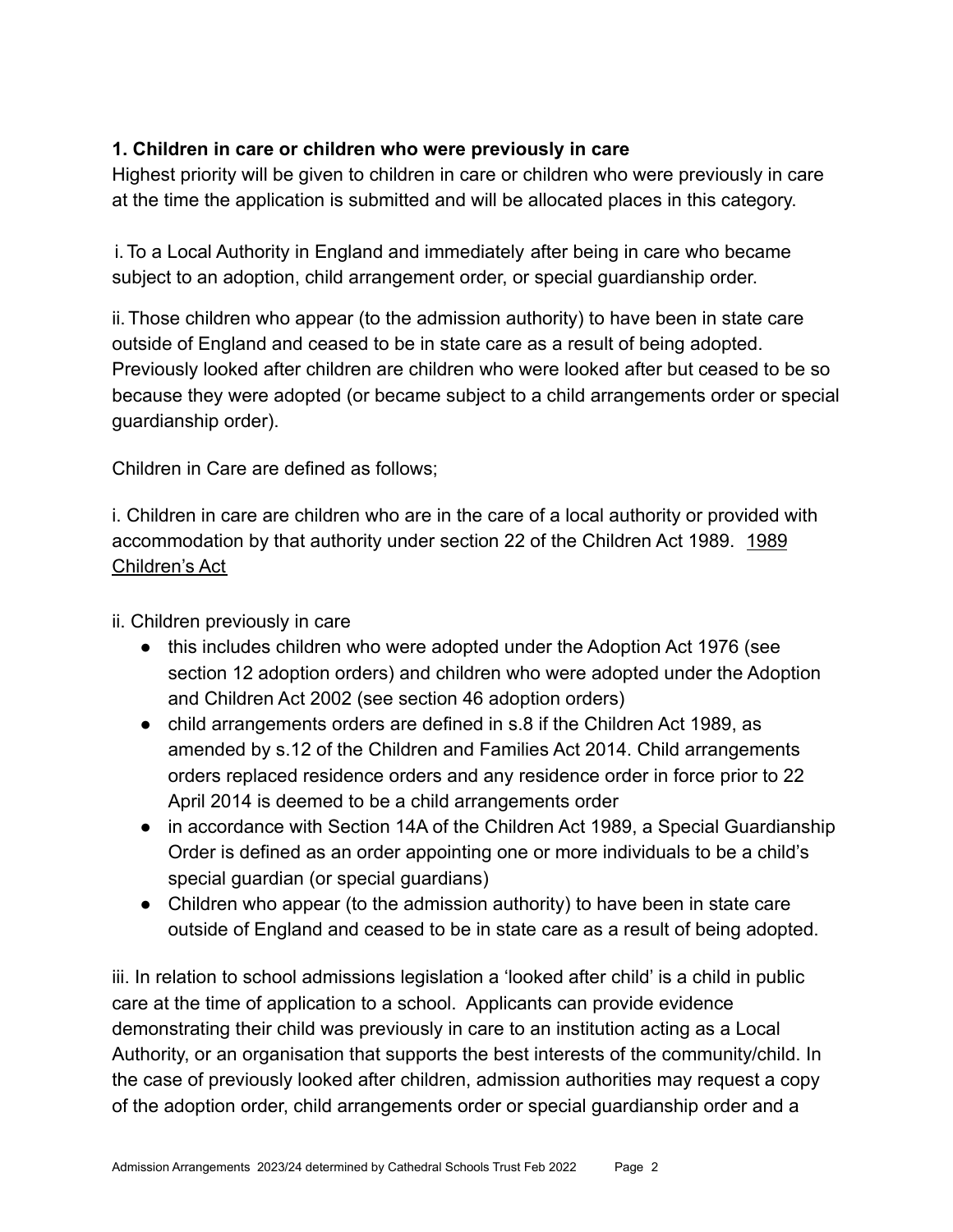letter from the local authority that last looked after the child, confirming that they were looked after immediately prior to that order being made, or such evidence that demonstrates a child was in state care outside of England prior to being adopted.

2. Children with a sibling attending the school at the time of admission living within the First Geographical Area.

3. Children living within the First Geographical Area.

4. Children with a sibling attending the school at the time of admission living outside the First Geographical Area.

5. Children living outside the First Geographical Area.

### **Tiebreak**

Within each criterion, priority will be given to children living closest to the school measured in a direct line. St Katherine's School's First Geographical Area can be accessed [here.](https://drive.google.com/file/d/1SR_u75qo8tnZSMKEYhvTsY0pyOjAn8To/view?usp=sharing)

A First Geographical Area is an area of priority for a school. Living in this area does not guarantee a child a place at the school but they may receive priority over children who live outside the First Geographical Area.

# **Siblings**

A sibling is defined as a natural brother or sister, or a half brother or sister, or a legally adopted brother or sister or half-brother or sister, or step brother or sister who will be living with them **permanently** at the same address. For the avoidance of doubt this does not include cousins, other family members or friends. The Trust may require proof of relationship and/or proof of residence. A sibling must be attending (or is expected by the Admissions Authority to be attending) the school at the time of admission.

# **Twins/Triplets**

Children who are multiple birth siblings (twins and triplets etc.) from the same family tied for the final place, will be admitted over PAN.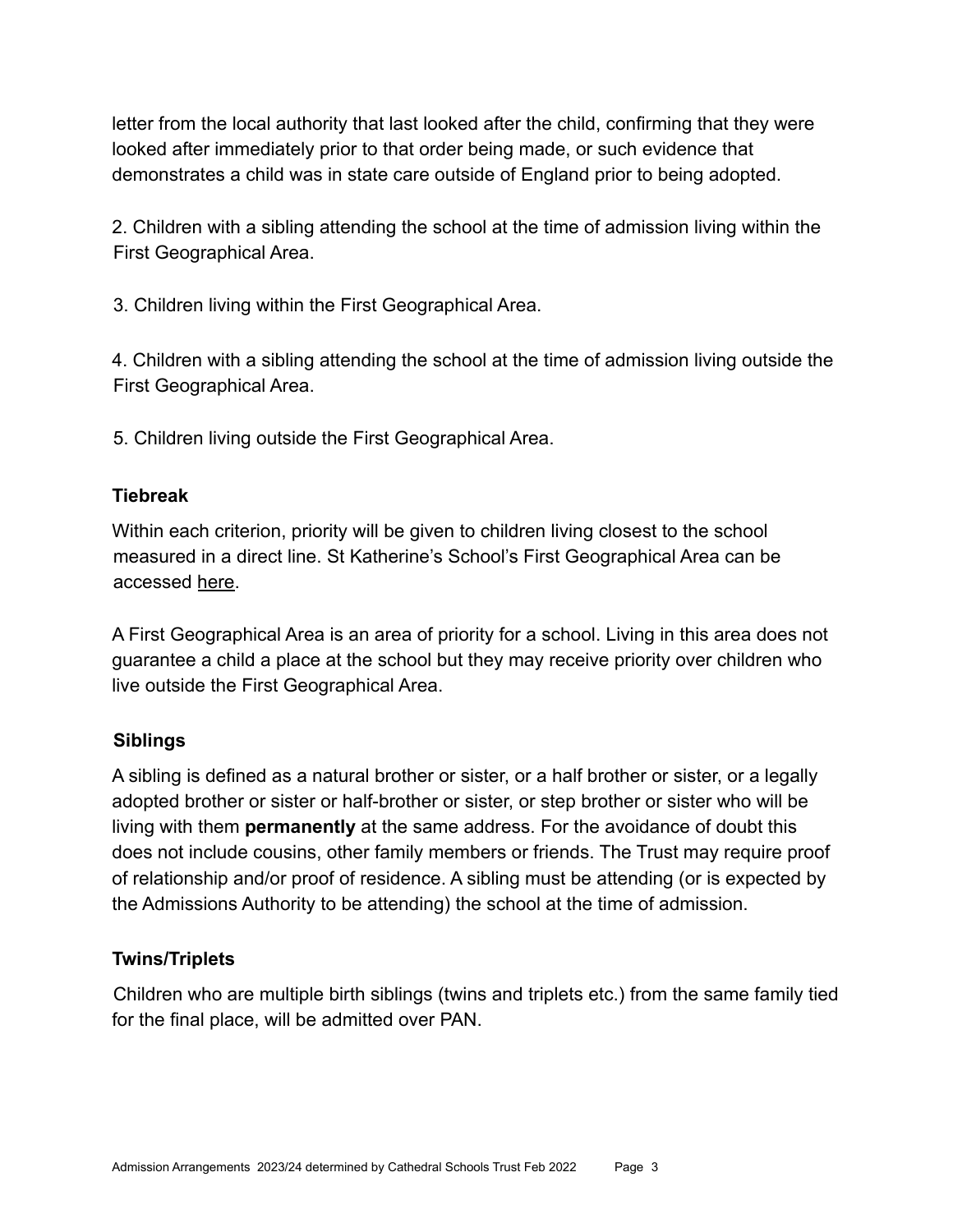#### **Who can apply**

Applications will be accepted for children who meet one or more of the following:

- they are resident in the UK

- they hold full British Citizen Passports

- they are from countries whose passports have been endorsed to show that they have the [right to abode](https://www.gov.uk/right-of-abode) in this country

Applications for children who do not meet one of the above will not be accepted until the child is in this country.

#### **Applicant's Home address**

A child's home address is considered to be the place where the child permanently and ordinarily resides for the majority of the time as at the closing date and time. This would normally be the same address as a person who has parental responsibility for the child and is their main carer.

An address used for childcare arrangements cannot be used as the home address. The address of a child that is different from his/her parents where the move to this address is expressly linked to obtaining a school place will not be accepted.

Where parents do not live together, and the child spends equal amounts of time with both parents, the home will be considered to be that of the parent who made the application to be the child's home.

More than one address will not be accepted as the child's home address. If necessary, the terms of a residency order may clarify the home address. If parents share parental responsibility for the child, and both parents submit an application form, both parents will be asked to determine which application should be considered and which application should be withdrawn.

If parents are unable to reach an agreement, a Specific Issues Order or a residency order will be requested to be seen for clarification on which address should be used. In the absence of any Specific Issues or residency order, the home address will be considered to be that of the parent with the primary day to day care and control of the child. In reaching this decision, evidence may be requested from both parents. Examples of evidence would be the address of the parent who receives Child Benefit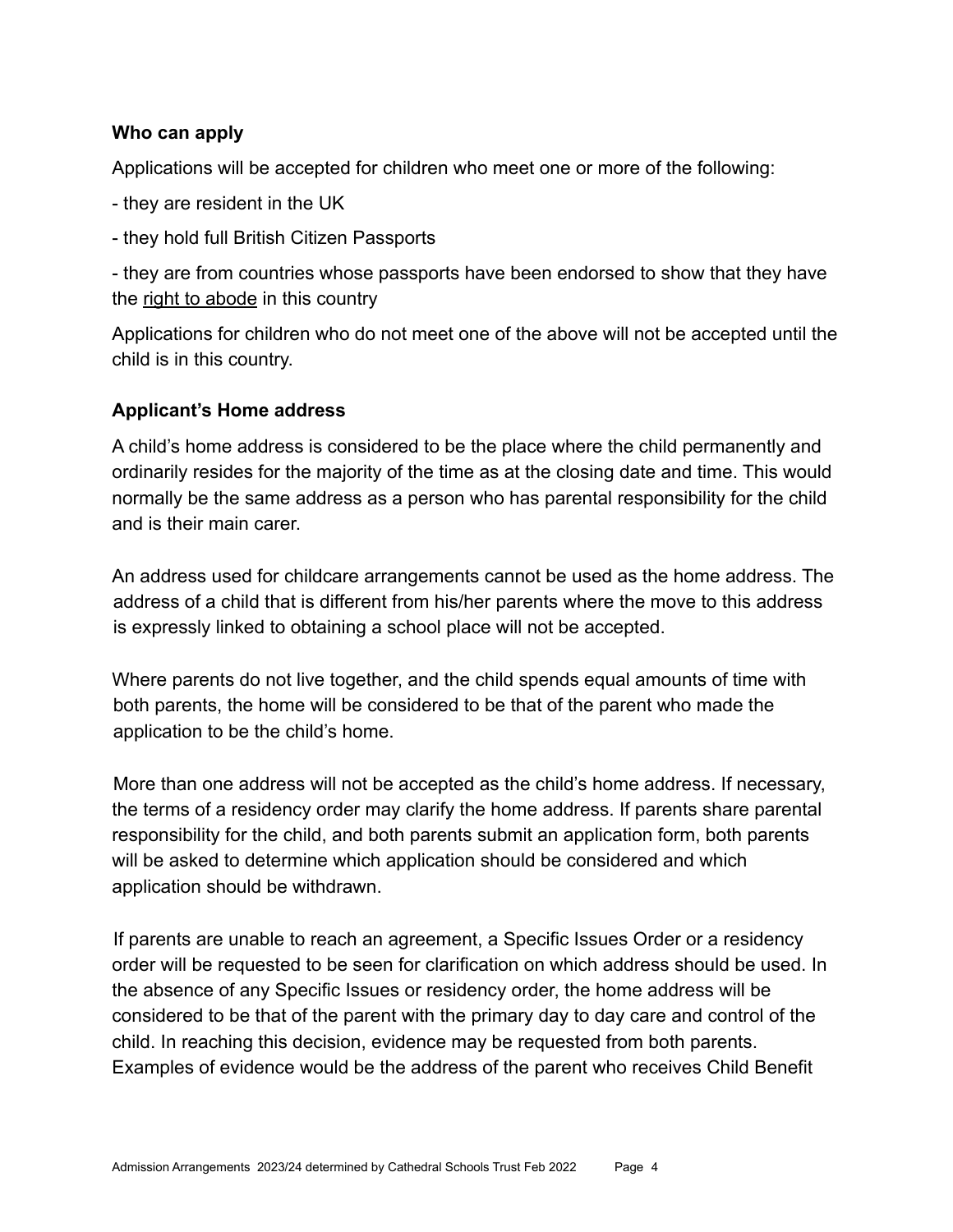and/or the address which is registered with a medical GP. Parents are urged to reach agreement but where they do not, the home address will be determined for them.

If a child is temporarily living away from his/her parents in a different Council area, the Council where the child ordinarily lives will continue to be the home Council.

Whilst the place of residence of the child for the first round of allocations would normally be his/her physical place of residence as at Closing Date and time for applications, it should be noted that in certain circumstances and acting in the interests of the child, an alternative place of residence may be used\*, for example where a child is temporarily living away from his/her parent's home and the new temporary place of residence is the home where the child is likely to be living whilst attending school.

\*If necessary this would be determined by North Somerset Council.

#### **Distances**

A direct line distance is where distances are measured in a straight line between the address point of the child's home and the main entrance marker for the school, indicated on North Somerset Council computerised system(s). Unless stated otherwise, where the direct line distances are equal, the ranking of applications will be determined by drawing lots.

If it is not possible to measure a distance on the North Somerset Council computerised system(s), North Somerset Council will use alternative methods.

# **Late Applications**

All applications received by the local authority after the deadline (31st October 2022) will be considered to be late applications. Late applications will be considered after those received on time. If, following consideration of all applicants the school is oversubscribed, parents may request that their child is placed on the school's waiting list.

#### **Admission of children outside normal age group**

Children are normally educated in school with others of their age group; however, in exceptional circumstances parents/carers may request that their child is admitted to a year group outside their normal age range, for instance where the child is gifted or talented or where a child has suffered from particular social or medical issues impacting his or her schooling. All such requests will be considered on their merits and either be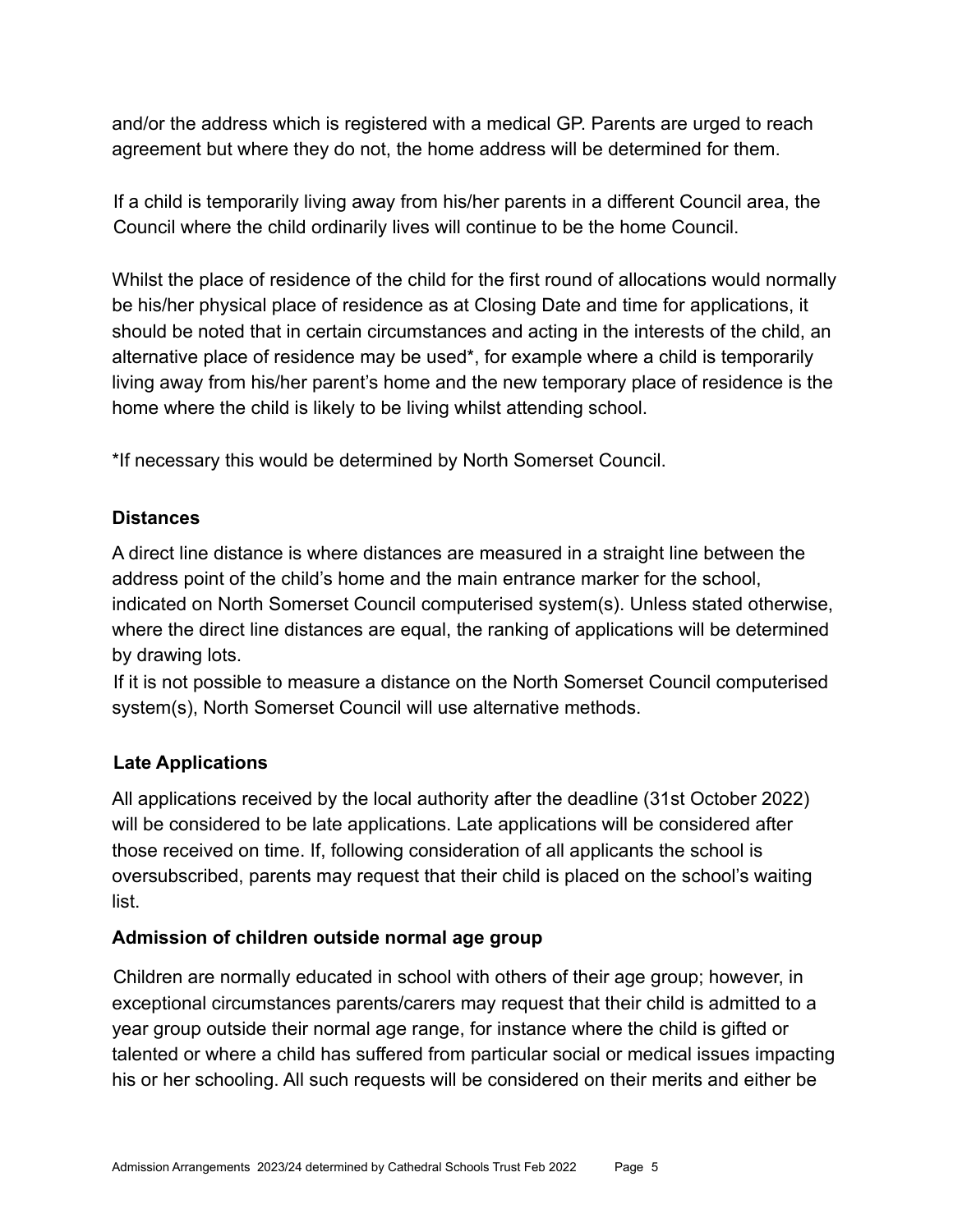agreed or refused, on that basis. If a request is refused, the child will still be considered for admission to their normal age group.

The process for requesting such an admission is as follows:

With the application, parents should complete the **[Form to request an out of normal year](https://docs.google.com/document/d/1VhpeDP41HM8kjn_vDtLJPDei7dYqLFXN/edit?usp=sharing&ouid=111971969837556975984&rtpof=true&sd=true)** [group admission](https://docs.google.com/document/d/1VhpeDP41HM8kjn_vDtLJPDei7dYqLFXN/edit?usp=sharing&ouid=111971969837556975984&rtpof=true&sd=true) with the reasons for that request.

Completed forms should be sent to Mrs Kilgallon, St Katherine's School,Ham Green, Pill, BS20 0HU. Email: kilgallond@skdrive.org

Parents will submit any evidence in support of their case with the application, for instance from a medical practitioner, head teacher etc. Some of the evidence a parent might submit could include:

- Information about the child's academic, social and emotional development;
- Where relevant, their medical history and the views of a medical professional;
- Whether they have previously been educated out of their normal age group; and
- Whether they may naturally have fallen into a lower age group if it were not for being born prematurely.

The Trust will consider each case on its merits, taking into account the individual circumstances of the request and the child's best interests. The Admissions Committee along with the Head Teacher will then decide whether such an out-of-year group place will be agreed or refused. We will also ensure the parent is aware of whether the request for admission out of age group has been agreed before final offers are made, and the reason for any refusal. Requests for admission out of the normal year group will be considered alongside other applications made at the same time. An application from a child who would 'normally' be a Year 8 child for a Year 7 place will be considered alongside applications for Year 7.

#### **Fair access**

St Katherine's will participate in North Somerset Council's Fair Access Protocol. Each local authority must have a Fair Access Protocol, agreed with the majority of schools in its area to ensure that - outside the normal admissions round - unplaced children, especially the most vulnerable, are offered a place at a suitable school as quickly as possible. In agreeing to a protocol, the local authority must ensure that no school including those with available places – is asked to take a disproportionate number of children who have been excluded from other schools, or who have challenging behaviour. The protocol must include how the local authority will use provision to ensure that the needs of pupils who are not ready for mainstream schooling are met.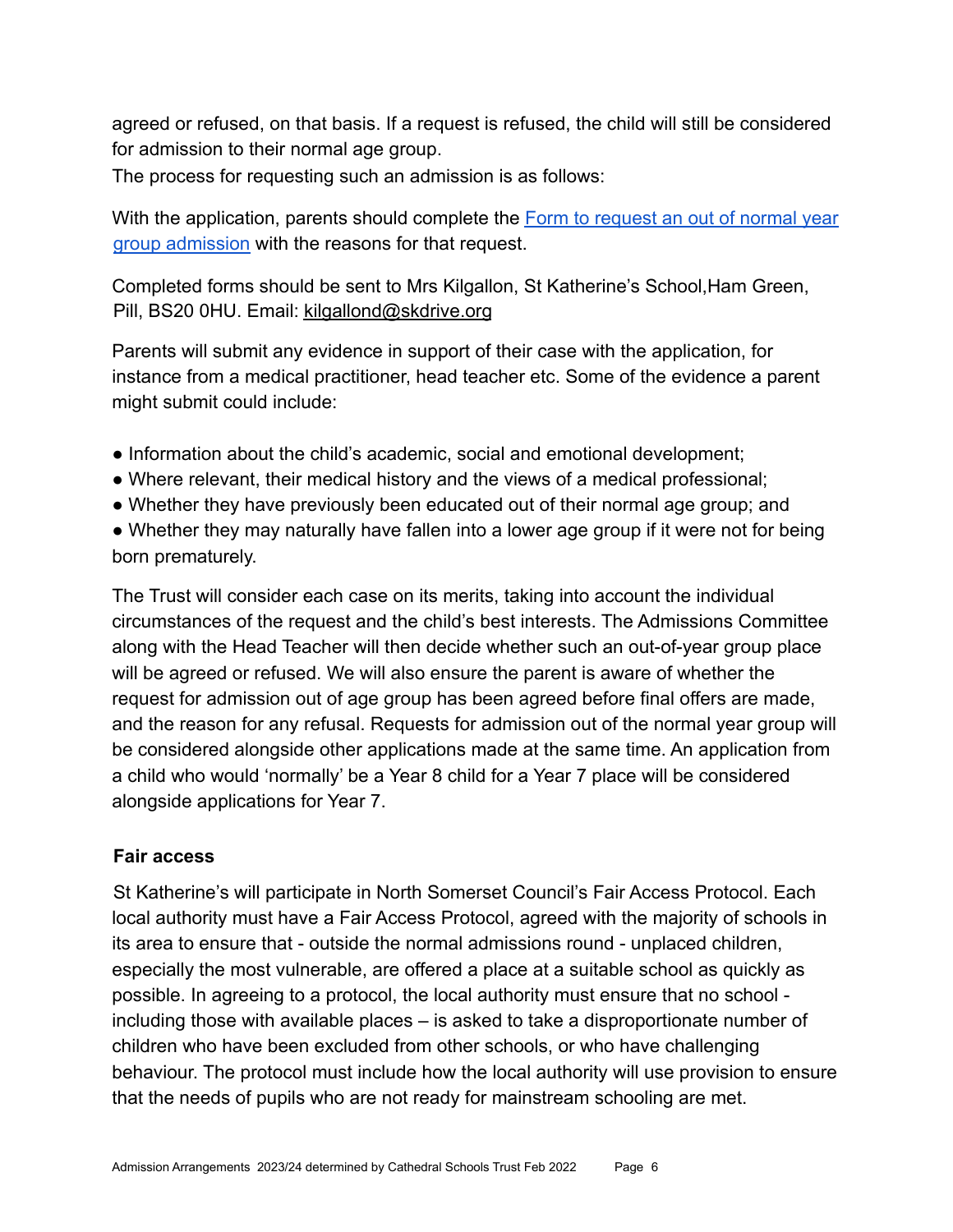The Fair Access Protocol is available at [www.n-somerset.gov.uk/fair-access-protocol](http://www.n-somerset.gov.uk/fair-access-protocol)

#### **UK Service Personnel and Crown Servants**

For UK Service Personnel and other Crown Servants, where possible, places may be allocated in advance of the pupils return to the UK provided the MOD, FCO or GCHQ have provided a letter declaring a return date and residency placement. Places may be offered and reserved up to one term in advance of the place being required. The address at which the child will live will be used when applying the oversubscription criteria, as long as the parents provide some evidence of their intended address.

#### **Admission to other years**

Parents/carers seeking admission for any year group, other than for the normal point of entry may make an application using the online application form available on the school website; <http://www.stkaths.org.uk/about-us/admissions/>

The following applications will be treated as in-year admissions during 2023-24:

- applications for admission to Year 7 which are received after 1 September 2023
- all other applications for admission to 8 to 11.

Applications will not normally be considered in advance of the date the place is required, this will be approximately 35 days for those moving house, and 21 days for those not moving house. However, applications for admission in September 2023 can be made from 1 June 2023.

The admission authority will consider all such applications and if the year group applied for has a place available, a place will be offered. Parents/carers will be notified in writing within 10 school days of the outcome of their in-year application and have a right of appeal to an independent appeal panel if a place is refused.

# **Waiting Lists**

The school will operate a waiting list for each year group. Where the school receives more applications for places than there are places available, a waiting list will operate for each year group. If parents would like their child's name to be added to the waiting list they must request it, as no child is added automatically.

The waiting list will be maintained on a two term basis. If applicants wish to remain on the waiting list they must request this for the start of terms 1, 3 or 5. Any applicants that have not requested to be kept on the waiting list will not be considered for any